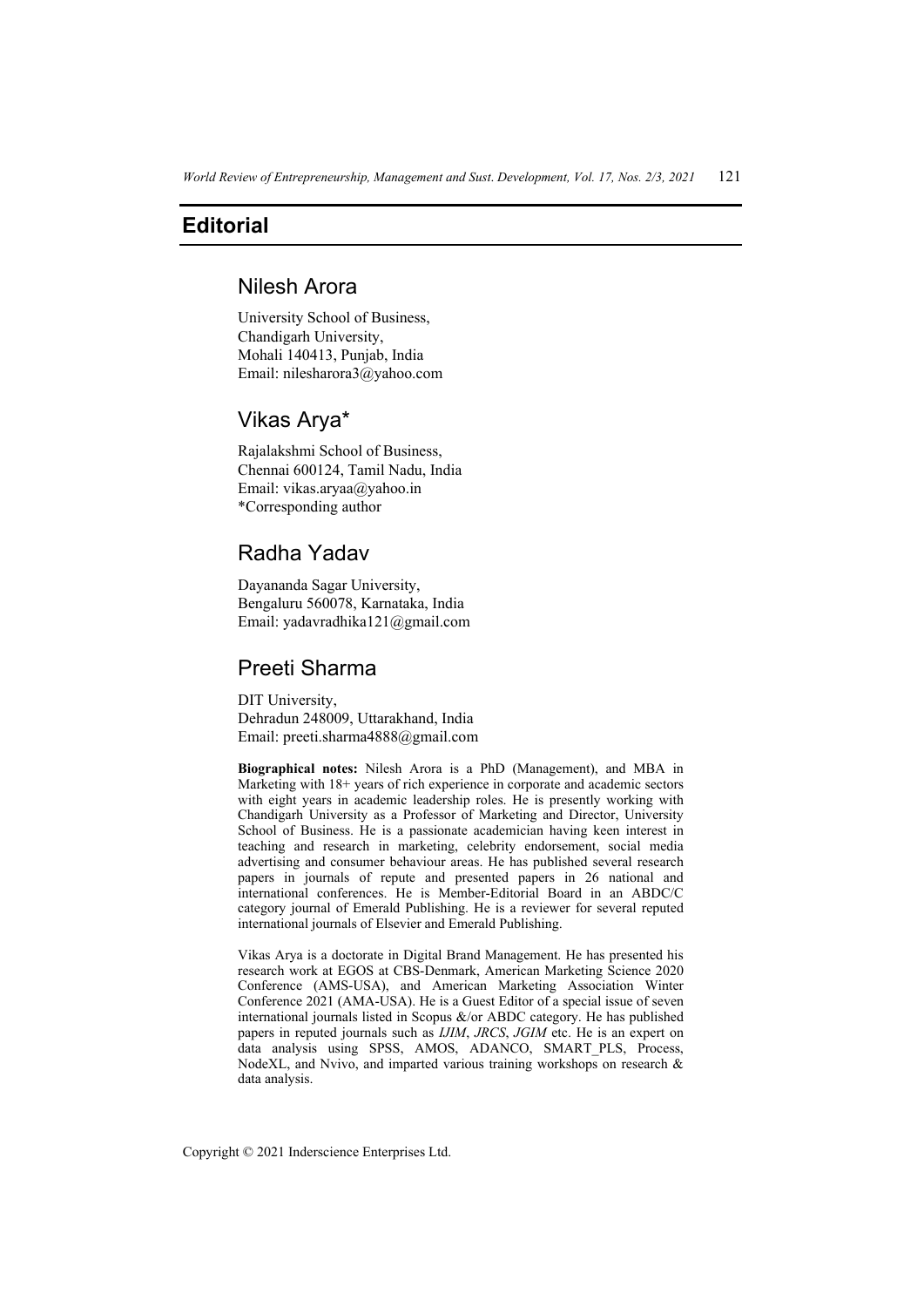#### 122 *N. Arora et al.*

Radha Yadav is currently working as an Assistant Professor (HR/OB) at Dayananda Sagar University, Bangalore, India. She completed her doctorate degree from Indian Institute of Technology Roorkee, Uttarakhand, India. She has over five years of experience in research and academics. She has published numerous articles in reputed journals and is also experienced as an Editor in special issue of Scopus & ABDC Category journals, and has also co-edited books under IGI Global Publishing House, USA. Her current research includes employee relation, women entrepreneurship, HEI, organisational commitment, quality of work life, stress and spirituality. Her research techniques include quantitative (SPSS, Smart PLS) and qualitative analysis (N-Vivo). She is currently representing India on the International project 'Climate change and well-being' with De Montfort University, Leicester, UK.

Preeti Sharma is currently working as an Assistant Professor (Accounts/Finance) at Faculty of Management Studies (FMS), DIT University, Dehradun. She did her PhD in Finance area from Department of Commerce, HNBGU, Srinagar, Garhwal in 2018. She has over six years of experience in research and academics. She has published many research articles in reputed journals and attended many international conferences. Her area of interest includes corporate governance, sustainable finance and corporate social responsibility (CSR). She is well versed with the nuances of carrying out effective social sciences research using technologies such as SPSS, E-Views and Smart PLS.

Only the world will save the world! Recollecting this we worked for the International Conference on Sustainable Development and Social Innovation in Business (ICSSB 2019) held on 25–26 February 2019 organised by University School of Business (USB), Chandigarh University, Mohali, Punjab (India) in collaboration with Arkansas State University and Emerald publishing. The point of the gathering was to feature assessment disclosures on sustainable development and social innovation in different functional areas of business namely: Marketing, Finance and Economics, Human Asset Management, Organisational Behaviour, Business Ethos and Environment, Social and Corporate Administration to a colossal group of spectators comprising of academicians, researchers and Corporate Administrators. The special issue "Innovation in Markets and Its Capitalisation in the Digital Scenario" carries a revised and substantially extended version of the conference.

The social affair offered a platform for the specialists to present their work and utilise this opportunity to get the research published in profoundly presumed recorded diaries. Unique research papers identified with the conference themes and sub themes were welcomed for the presentation and they were under the accompanying Tracks. Track one, recollected Sustainable Development and Social Innovation in Marketing and it underlined the need of Green Supply Chain Management (GSCM) which intends to coordinate natural speculation into inventory network management. With the quick mechanical advances in Digitalisation and Data Analytics the technology itself continues bring waves of advances to Robotics, Artificial Intelligence and Machine learning. The importance of Green marketing and Consumerism was fortified as it has positive relation with buying initiation, Association image and sustainable advertisement. Track two concentrated on Sustainable development and Social Innovation in HR & OB. There is a need for a comprehensive understanding of the impacts of inventive HRM practices and of creating a clean green environment to work and stay. Different tools like going